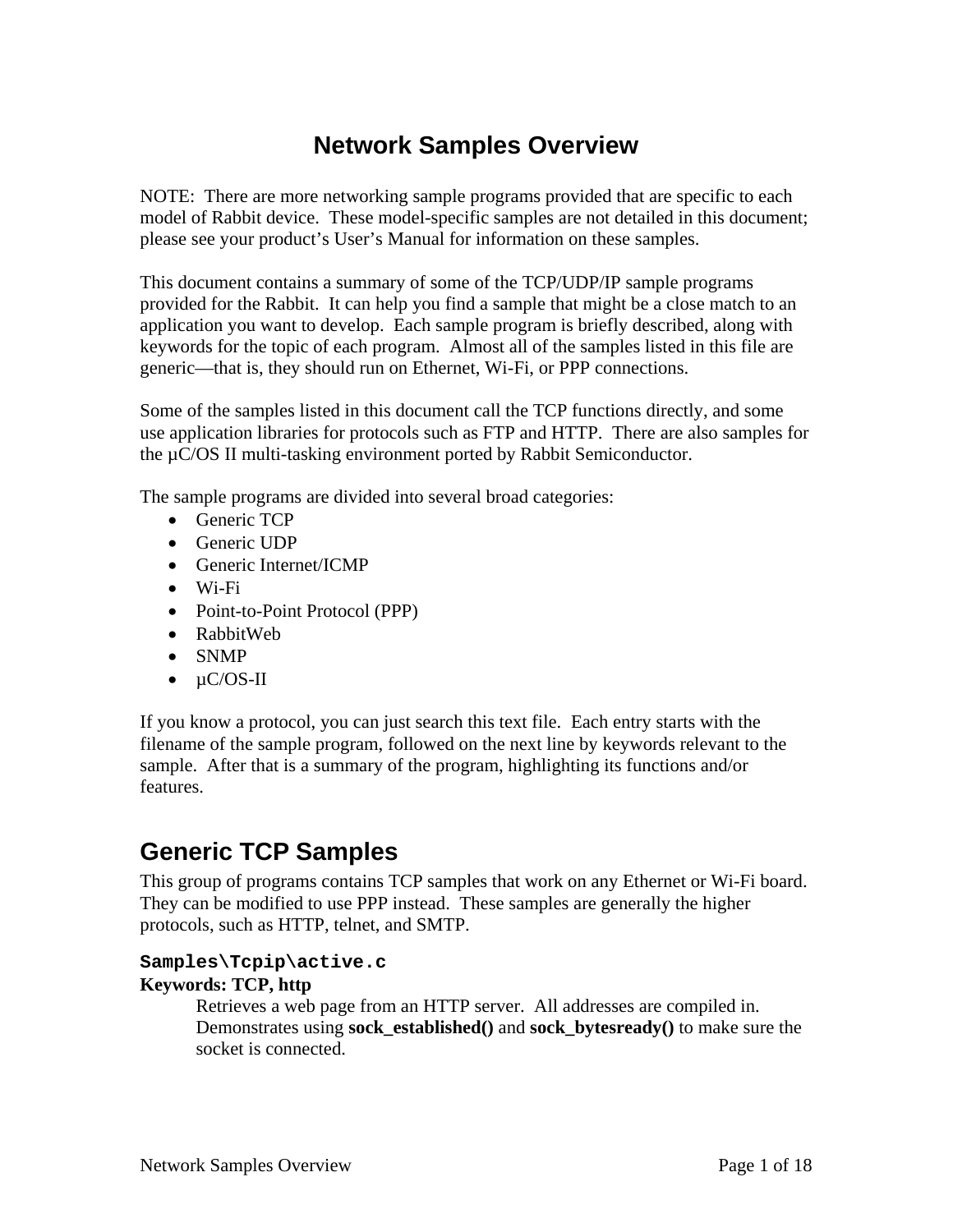#### **Samples\Tcpip\echo.c**

#### **Keywords: TCP, listen**

This program demonstrates the **tcp\_listen()** call. A basic server, that when a client connects, echoes back to them any data that they send. Data also displayed on Stdout. Can be configured to listen on different TCP ports.

#### **Samples\Tcpip\multi\_echo.c**

#### **Keywords: TCP, listen**

Like echo.c, this sample shows how to construct an echo server that simply sends back any data that it receives. This sample, however, also shows how to have multiple echo servers operating on multiple TCP ports and even on multiple network interfaces (e.g., both Ethernet and PPP).

#### **Samples\Tcpip\nist\_time.c**

#### **Keywords: TCP daytime, RFC867, RFC868**

Accesses the current time from a well-known "daytime server." Decodes the time and updates the Rabbit's RTC with the time.

### **Samples\Tcpip\serialexa.c**

#### **Keywords: TCP, telnet, serial**

This program directs all of the data from a serial port to a TCP port and vice versa. Demonstrates buffering and timeouts. Can handle multiple connections through a state machine it uses.

#### **Samples\Tcpip\state.c**

# **Keywords: TCP, HTTP server**

This program demonstrates building a state machine-based Internet server. The example is a simple web server (it doesn't use HTTP.LIB). Study the usage of **sock\_dataready()** and **sock\_fastwrite()** here when implementing your own server.

### **Samples\Tcpip\tcp\_time.c**

#### **Keywords: TCP, UDP, time, RFC868**

Demonstrate how to talk to one or more "Time Protocol" servers (see RFC868 at **http://www.faqs.org/rfcs/rfc868.html**). Code includes both client and server. Permits Rabbit to get a reliable wall-clock time from the network. Uses TCP/UDP to connect to a sequence of Time servers. The list of servers is specified in an initialized array. You might like to use this as a basis for adding a reliable wall-clock time. Note that UDP is used to query the servers, but the target allows both TCP and UDP queries to its server sockets. This sample also demonstrates the extended UDP functions and waiting for DNS name-to-IP resolving (some of the finer details or DCRTCP).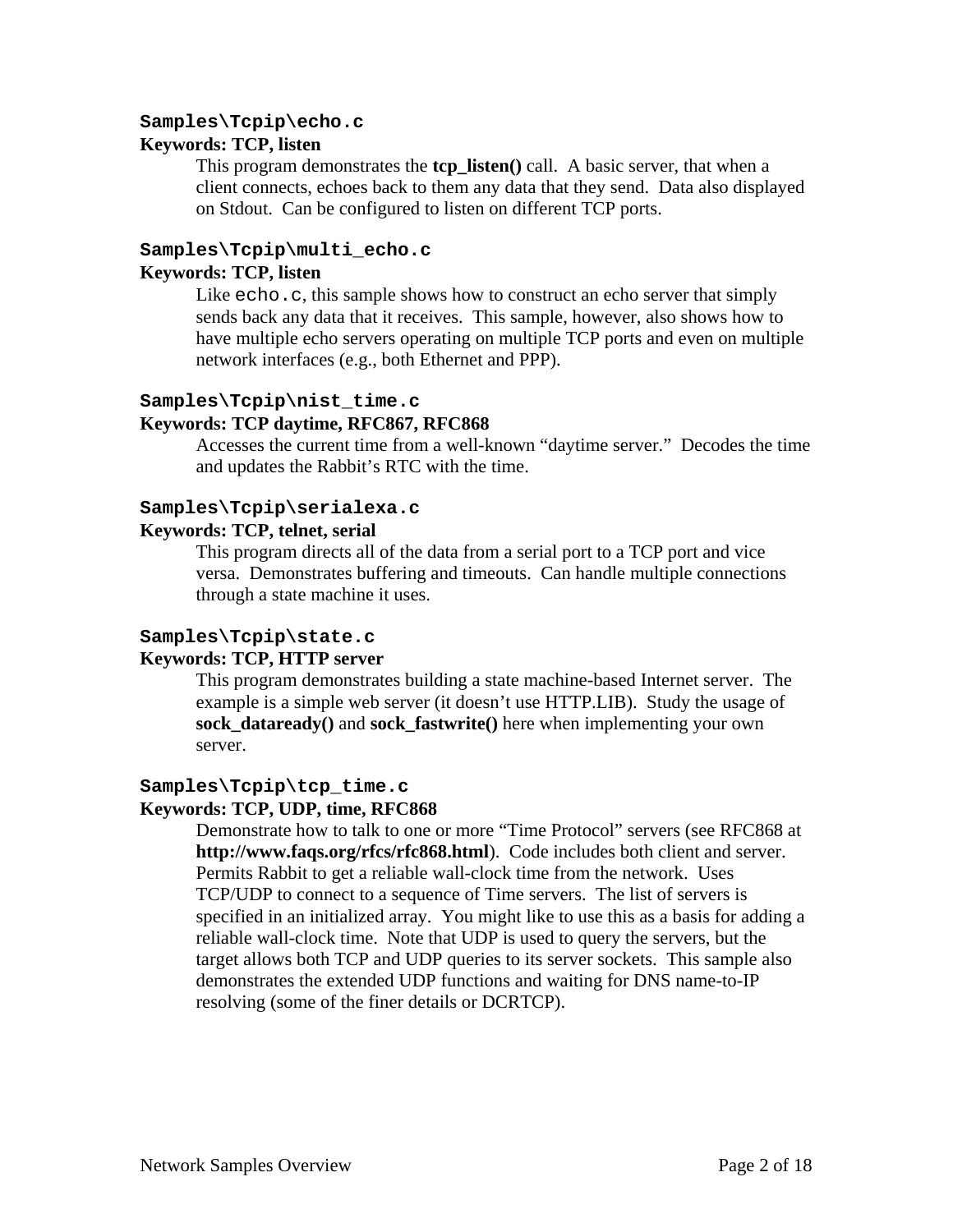# **Samples\Tcpip\tcp\_timemulti.c**

### **Keywords: TCP, UDP, time, RFC868**

This demo is same as tcp\_time.c, except that multiple interfaces may be specified. Demonstrate how to talk to one or more "Time Protocol" servers (see RFC868 at **http://www.faqs.org/rfcs/rfc868.html**). Code includes both client and server. Permits Rabbit to get a reliable wall-clock time from the network. Uses TCP/UDP to connect to a sequence of Time servers. The list of servers is specified in an initialized array. You might like to use this as a basis for adding a reliable wall-clock time. Note that UDP is used to query the servers, but the target allows both TCP and UDP queries to its server sockets. This sample also demonstrates the extended UDP functions and waiting for DNS name-to-IP resolving (some of the finer details or DCRTCP).

#### **Samples\Tcpip\Bsd\bsd.c**

#### **Keywords: resolve, TCP, connecting, name service, domain name**

Opens a port and waits for connections. Demonstrates some of the informational routines in the TCP stack, including set/gethostname(), set/getdomainname(), getsockname(), and getpeername(). Also how to format for printing the IP address.

#### **Samples\Tcpip\Ftp\ftp\_client.c**

#### **Keywords: FTP client**

Demonstration of the use of the ftp\_client library to download and upload files. Uses both "standard" mode and "data handler" mode. Optionally, also includes FTP server library making it do the same things as the FTP SERVER.C sample program.

#### **Samples\Tcpip\Ftp\ftp\_fat.c Keywords: FTP server, FAT**

# Demonstration of a simple FTP server, using the ftp library, that allows file uploads and deletion. This sample uses the FAT library for storage, which is a separate software module that can be purchased from our website.

#### **Samples\Tcpip\Ftp\ftp\_fs2.c**

#### **Keywords: FTP server, FS2**

Demonstration of a simple FTP server, using the ftp library, that allows file uploads and deletion. This sample shows how to use the FTP server library with the FS2 filesystem. Note that this sample will not work with Rabbit 4000-series modules; see ftp\_fat.c for a supported sample.

#### **Samples\Tcpip\Ftp\ftp\_server.c**

#### **Keywords: FTP server, sspec**

Demonstrates the Rabbit FTP server library. Two files are given to user "anonymous" and three files for user "foo" who can see the first two files, but not the other way around. One file is created from **xstring** text. Uses **sspec\_addxmemfile()** to add compiled in files, and **sauth\_adduser()** to create authorized users, joined together with **sspec\_setuser()**.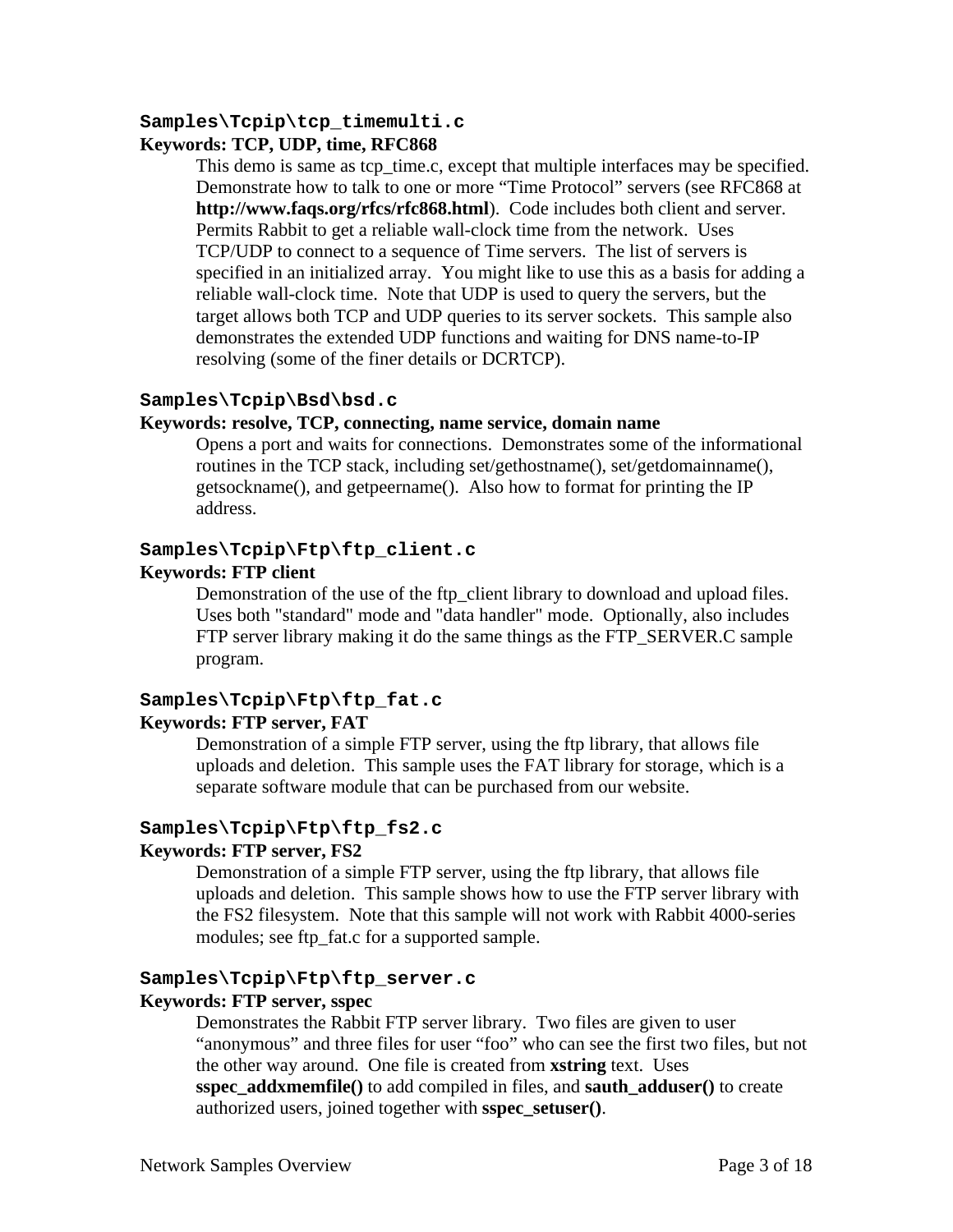#### **Samples\Tcpip\Ftp\ftp\_srv2.c**

#### **Keywords: FTP server, FS2, sspec**

Demonstration of a simple FTP server, using the FTP library. This extends the ftp\_server.c example to demonstrate more advanced use of the FTP server via use of customized handler functions. This sample uses the FS2 filesystem, which is not supported with Rabbit 4000-series devices; see ftp\_fat.c for a supported sample.

# **Samples\Tcpip\Http\authentication.c**

#### **Keywords: HTTP, authentication**

This sample shows how to use HTTP authentication (both basic mode and digest mode) with the HTTP (web server) library. Authentication allows restricting access to content based on username/password credentials.

#### **Samples\Tcpip\Http\cgi.c**

#### **Keywords: HTTP, CGI**

Demonstrates a CGI function with the HTTP server library.

**HTTPSPEC\_FUNCTION** means a function will be creating the whole page dynamically. This program outputs a simple counter, incremented each time the CGI page is accessed. The function **http\_date\_str()** is used in the header, and **cgi\_sendstring()** sends the whole response to the browser. The counter is not referenced using SSI.

# **Samples\Tcpip\Http\cgi\_concurrent.c**

### **Keywords: HTTP, CGI**

This program demonstrates some more complex CGI programming. In particular, it demonstrates how to use the user data area within each HTTP state structure, as well as how to share access to a resource. These techniques allow for multiple concurrent CGI processes.

#### **Samples\Tcpip\Http\flashlog.c**

### **Keywords: HTTP, Forms, SSPEC, CGI, Flash memory**

The program logs users that request a controller's page. The log can be viewed online. Uses CGI pages to make entries, clear and display the access log. A form to alter the date uses **sspec\_addform()** to construct it dynamically. Form inputs are programmed with a maximum width and a specific valid numeric range for each field.

#### **Samples\Tcpip\Http\form1.c Keywords: HTTP, Forms, SSPEC**

Demonstrates dynamically building adding pages to the HTTP server. These pages have forms with two dependent variables. Software validates this, and rejects incorrect values. See the RabbitWeb software module for a better way to solve this problem.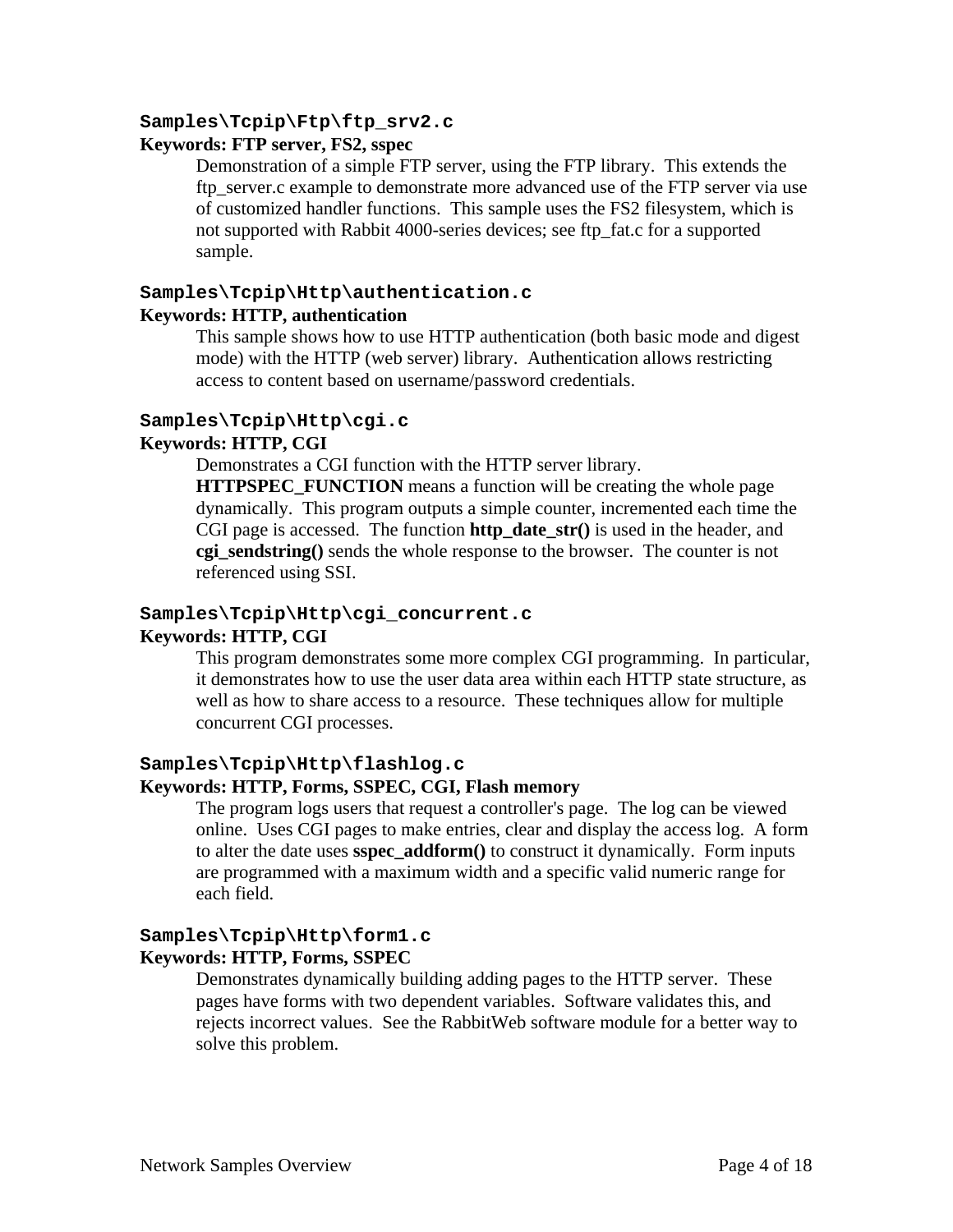#### **Samples\Tcpip\Http\form2.c**

#### **Keywords: HTTP, Forms, SSPEC, authentication**

An example of a simple HTTP form generation and parsing program with password protection of the form. This is similar to form1.c, but with the addition of authentication.

#### **Samples\Tcpip\Http\http\_upld.c Keywords: HTTP server, CGI, upload**

Demonstrates how to upload a file to the HTTP server through a CGI function. This program simply displays the uploaded information on the stdio window.

#### **Samples\Tcpip\Http\httpupld2.c**

#### **Keywords: HTTP server, CGI, upload**

Demonstrate the HTTP file upload facility. This is the same demo as httpupld.c, except that it generates the HTML response in the CGI function itself (instead of using http\_switchCGI() to respond with a pre-configured HTML file).

#### **Samples\Tcpip\Http\multiweb.c**

# **Keywords: HTTP server**

This sample shows a web server running on multiple network interfaces simultaneously, such as Ethernet and PPP.

#### **Samples\Tcpip\Http\post.c**

### **Keywords: HTTP server, CGI, form post**

Maintain two string fields posted from a form. Includes logic to decode the form URL sent back on submit.

#### **Samples\Tcpip\Http\post2.c**

#### **Keywords: HTTP server, CGI, form post, SSPEC**

Extends the **http\post.c** example to also control LEDs on the prototype board. Once the user registers themselves, a cookie is sent to the browser. Whenever the user changes an LED, a user-specific log entry is created. This tracks (records) the user's actions based on their cookie. Uses the **SSPEC\_RESOURCETABLE** to statically define the web site's contents.

#### **Samples\Tcpip\Http\post2a.c**

#### **Keywords: HTTP server, CGI, form post, ZSERVER**

This is an alternate version of **http\post2.c** that uses the **ZSERVER.LIB** functionality to build the server table. Comparison with **post2.c** shows how a program can be converted from using **SSPEC\_RESOURCETABLE** to **ZSERVER.LIB** functionality. This uses the **http\post.c** style form submission, and the **ssi.c** style dynamic pages to build a fully functional and audited controller. At the user's first access the page, they enter their name into a form, which is then stored in a HTTP cookie. This is used to later build an audit trail of what changes each user makes.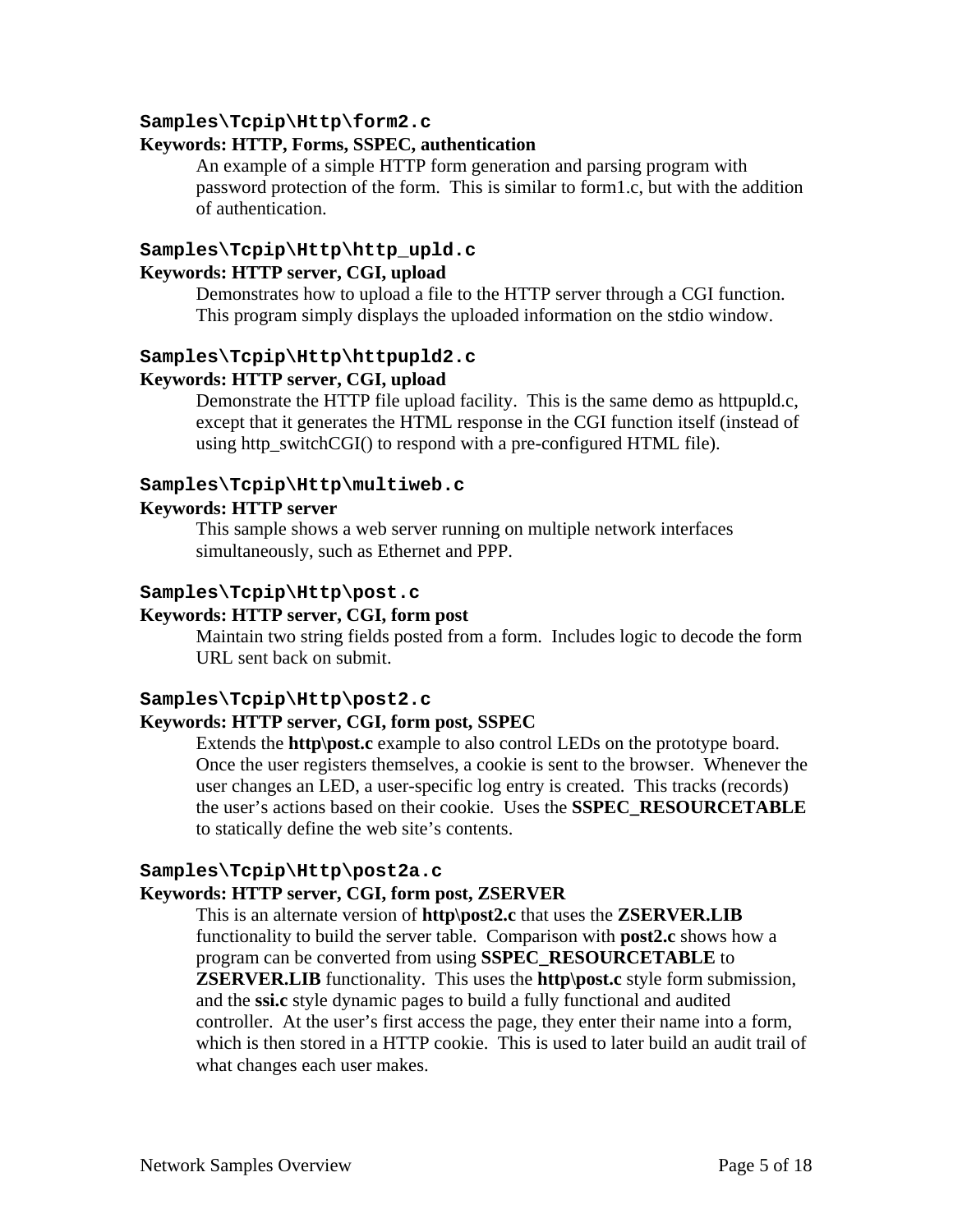#### **Samples\Tcpip\Http\refresh.c**

#### **Keywords: HTTP server, SSI variable, auto-refresh**

Sets up JavaScript to keep on refreshing a web page. The page has an SSI variable that increments on each refresh. Refresh done with:

<BODY onLoad=window.setTimeout("location.href='index.shtml'",1000)>

#### **Samples\Tcpip\Http\ssi.c**

#### **Keywords: HTTP server, dynamic web page, SSI**

Uses SSI (server-side includes) to display the state of four virtual lights. After the user hits a (web page) button, the form submits to update the LED states. This program simulates the LED's. See your device's user manual for a program that can change actual LED's on your device.

#### **Samples\Tcpip\Http\ssi2.c**

#### **Keywords: HTTP server, dynamic web page, SSI, peer name**

The same lights and buttons from http\ssi.c, with an audit log of who made what changes, encoded as a hash of the remote user's IP address using getpeername(). The audit log is a circular queue.

#### **Samples\Tcpip\Http\ssi2\_fat.c**

#### **Keywords: HTTP server, dynamic web page, SSI, peer name, FAT**

This is the same as ssi2.c, except that the FAT filesystem is used to contain the web pages and images.

#### **Samples\Tcpip\Http\static.c**

#### **Keywords: HTTP server, static web page**

A very basic web server example with static pages. This program completely initializes the library, outputting a basic static web page. Contains lots of comments explaining the defines and settings.

#### **Samples\Tcpip\Http\static2.c**

#### **Keywords: HTTP server, static web page, xmemory file, FTP server**

Basic web server example that serves its "index.html" page from xmemory. It can be uploaded with FTP.

# **Samples\Tcpip\Http\upld\_fat.c**

#### **Keywords: HTTP server, FAT, upload**

Demonstrate the HTTP file upload facility, using the default handlers. This sample uses the FAT filesystem so that there is somewhere we can save the uploaded file.

# **Samples\Tcpip\Http\zimport.c**

#### **Keywords: HTTP server, zimport**

This program uses the ZIMPORT.LIB library to compress web pages that are served by the HTTP server. It demonstrates a couple of different ways in which compressed files can be used with the HTTP server.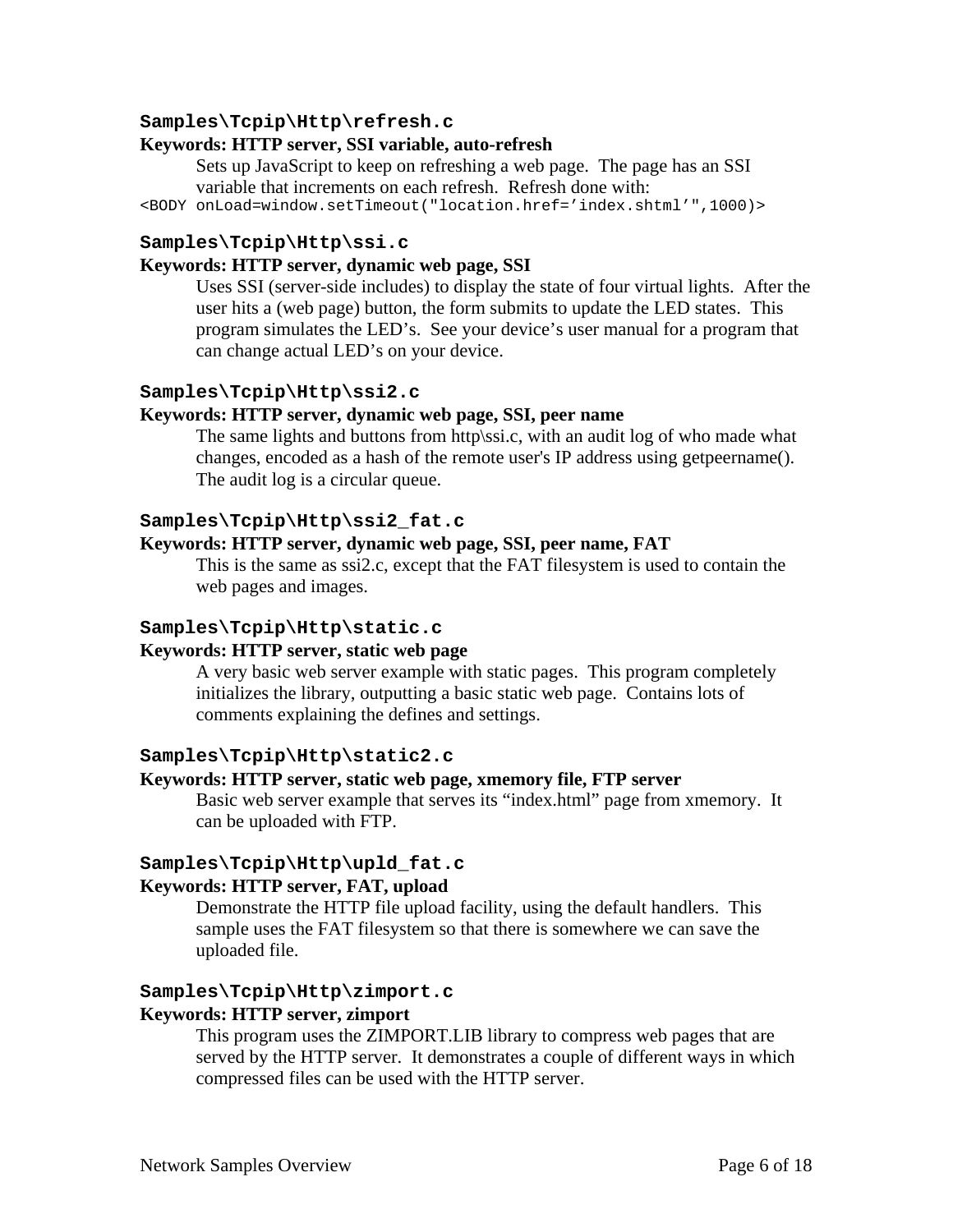#### **Samples\Tcpip\Pop\parse\_extra.c**

#### **Keywords: POP client, read E-mail**

Reads and downloads E-mail from a POP3 server. Defines **POP\_PARSE\_EXTRA** to displays messages in a nice format, separating header fields from the message body.

#### **Samples\Tcpip\Pop\pop.c**

#### **Keywords: POP client, read E-mail**

Reads and downloads E-mail from a POP3 server. Displays messages.

#### **Samples\Tcpip\Smtp\smtp.c**

#### **Keywords: send E-mail, SMTP**

Sends an E-mail using a root memory string. Also supports SMTP authentication.

#### **Samples\Tcpip\Smtp\smtp\_dh.c**

#### **Keywords: send E-mail, SMTP**

A small program that uses the SMTP library to send an e-mail. This makes use of the smtp\_data\_handler() function to generate message data on-the-fly.

#### **Samples\Tcpip\Smtp\smtpxmem.c**

#### **Keywords: send E-mail, SMTP**

Sends an E-mail, taking the message body from xmemory. Also supports SMTP authentication

#### **Samples\Tcpip\Telnet\rxsample.c**

#### **Keywords: telnet server, serial**

Starts up a listen on TCP port 23. When a connection is established, all writes from the remote host are sent to Stdout (displayed in the Dynamic C IDE). This sample doesn't provide a way to send data to the remote host.

#### **Samples\Tcpip\Telnet\vserial.c**

#### **Keywords: telnet server, virtual serial driver**

Uses **VSERIAL.LIB** to create a bidirectional stream between a telnet port and a serial port on the Rabbit. It extends the application, **TcpIp\telnet\rxsample.c**, from just output to a serial port to bidirectional communication. Connection will be re-established after it's closed

#### **Samples\Tcpip\zserver\fat\_serve.c Keywords: ZServer, FAT, HTTP**

Sample program to demonstrate use of ZSERVER.LIB and FAT filesystem functionality. This is the 2nd of a 2-part sample. The first part (which you should have run already) is FAT\_SETUP.C. This sample sets up a web server which accesses the files which were copied to the FAT filesystem by the previous sample.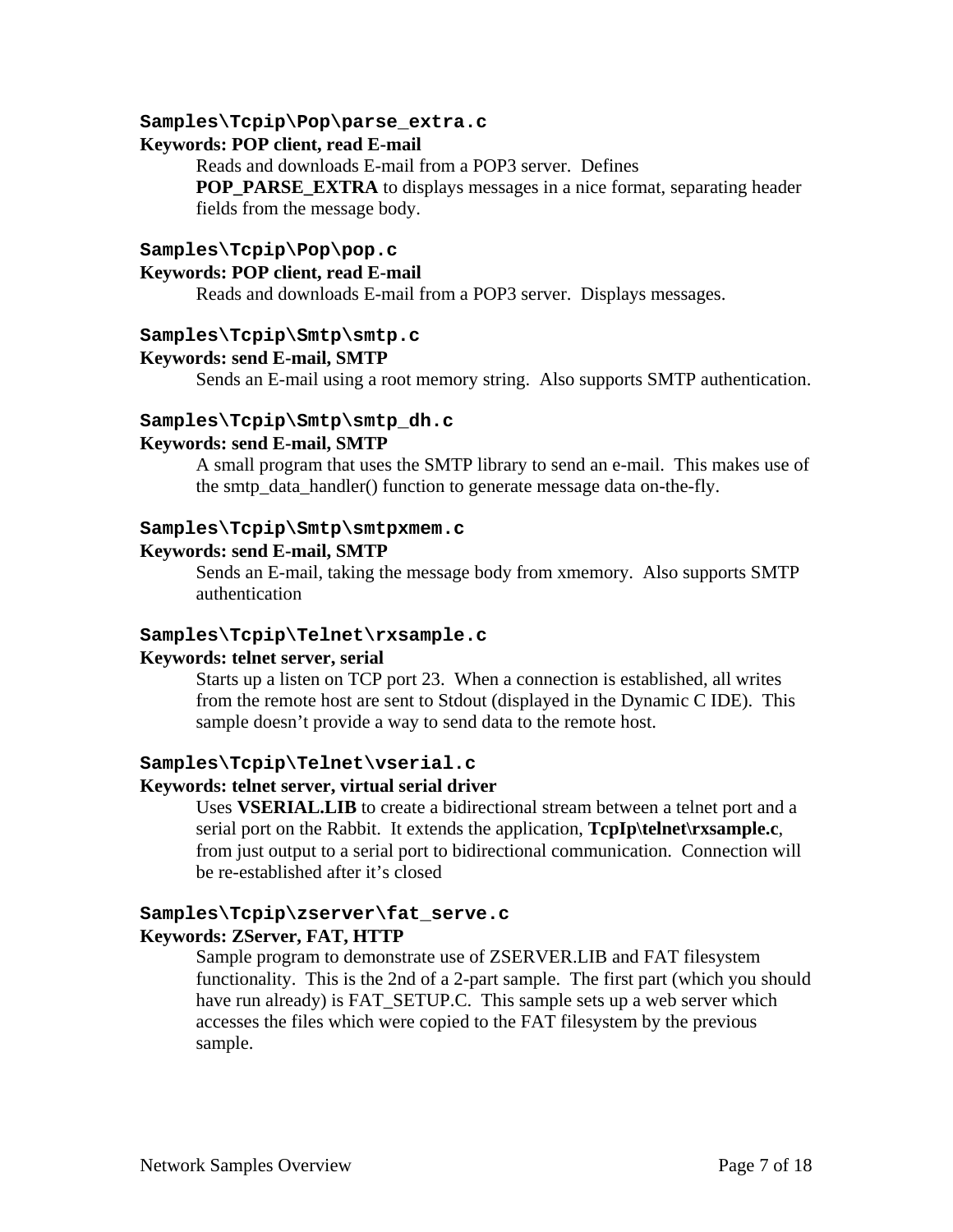#### **Samples\Tcpip\zserver\fat\_serve2.c Keywords: ZServer, FAT, HTTP**

Sample program to demonstrate use of ZSERVER.LIB and FAT filesystem functionality. This is the 2nd of a 2-part sample. The first part (which you should have run already) is FAT\_SETUP.C. This sample sets up a web server which accesses the files which were copied to the FAT filesystem by the previous sample. It is similar to FAT\_SERVE.C, except that access permissions have been added.

# **Samples\Tcpip\zserver\fat\_setup.c Keywords: ZServer, FAT, HTTP**

Sample program to demonstrate use of ZSERVER.LIB and FAT filesystem functionality. This is the first of a 2-part sample. The other part (run next) is FAT\_SERVE.C, or you can run FAT\_SERVE2.C (which adds access control), or you can run samples\tcpip\http\ssi2\_fat.c which adds FAT access to the ssi2.c sample. This sample copies some #ximported files into the FAT filesystem. You should make sure that the FAT filesystem is already formatted (see the FAT samples for how to do this).

# **Samples\Tcpip\zserver\filesystem.c Keywords: ZServer, FAT, HTTP, FTP**

This program demonstrates how to use the features of the ZServer.lib library. This library is an abstraction layer for TCP/IP servers (in particular, the HTTP and FTP servers) that allows those servers to manage files in xmem, root memory, or the FAT filesystem. This sample shows a lot of the run-time capabilities of the ZServer library.

# **Samples\zconsole\tcpipconsole.c Keywords: ZConsole, TCP, FS2, HTTP**

This program can be used for boards that have a second flash. This sample program demonstrates many of the features of ZCONSOLE.LIB with FS2.LIB. Among the features this sample program supports is network configuration, uploading web pages, changing variables for use with web pages, sending mail, and access to the console through a telnet client.

# **Samples\zconsole\userblock\_tcpipconsole.c Keywords: ZConsole, TCP, user block, HTTP**

This example of a ZCONSOLE.LIB program demonstrates how the console configuration information can be stored in the user block. This sample also demonstrates the use of the extended TCP/IP configuration options, including setting multiple name servers, enabling DHCP and ping configuration, and handling multiple interfaces.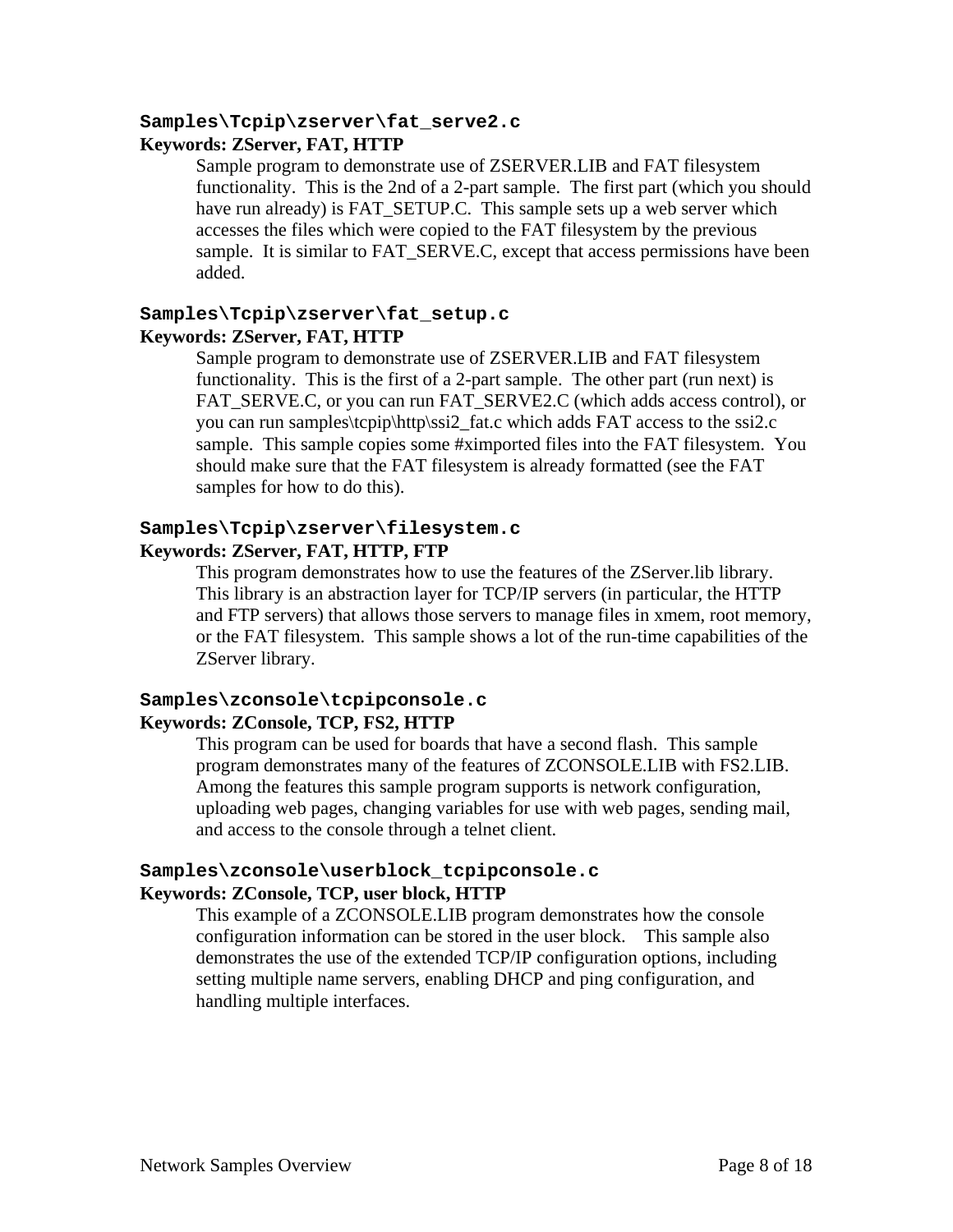# **Generic UDP Samples**

This group of programs contains UDP samples that work on any Ethernet board.

#### **Samples\Tcpip\multicast.c**

#### **Keywords: UDP, multicast, IGMP**

This sample program sends and receives heartbeat packets via multicast UDP sockets. Multiple sockets can be configured to operate at once. IGMP can be enabled so that the multicast datagrams can be routed across subnets. Multicasting is useful when information needs to be transmitted to a group of other devices. All of these devices can be listening on a single multicast group.

# **Samples\Tcpip\sntp\_time.c**

#### **Keywords: UDP, time, RFC2030**

Demonstrate how to talk to one or more SNTP servers (see RFC2030 at http://www.faqs.org/rfcs/rfc2030.html) in order for the Rabbit to get a reliable wall-clock time from the network. This sample based on tcp\_time.c, except that we use the more modern and well supported SNTP protocol. The results are much more accurate, typically within a few 10's of ms.

# **Samples\Tcpip\Tftp\tftp.c**

#### **Keywords: TFTP server (Trivial FTP)**

Implements a TFTP server that can send one file and receive into another area. (The file system is not used here.) Eliminates all TCP buffers (to reduce RAM footprint). Although the code stores the file in a fixed-sized block of root memory, commented code shows how to store it in xmemory.

#### **Samples\Tcpip\Tftp\tftpclnt.c Keywords: TFTP client (Trivial FTP)**

Uses TFTP to download one file from the server, then upload the same file. The file is stored into xmemory. Requires a remote host to act as the TFTP server.

#### **Samples\Tcpip\Udp\udp\_cli.c**

#### **Keywords: UDP send**

Uses **udp\_send**() to transmit a "heart beat" datagram once a second. Can be sent to a specific host, or broadcast to the whole local network.

# **Samples\Tcpip\Udp\udp\_echo\_dh.c**

### **Keywords: UDP, data handler**

A UDP example, that receives packets from any host on UDP port 7, then echoes the received packet back to the sender. This demonstrates use of a UDP data handler, which is the fastest way to implement UDP-based request/response servers.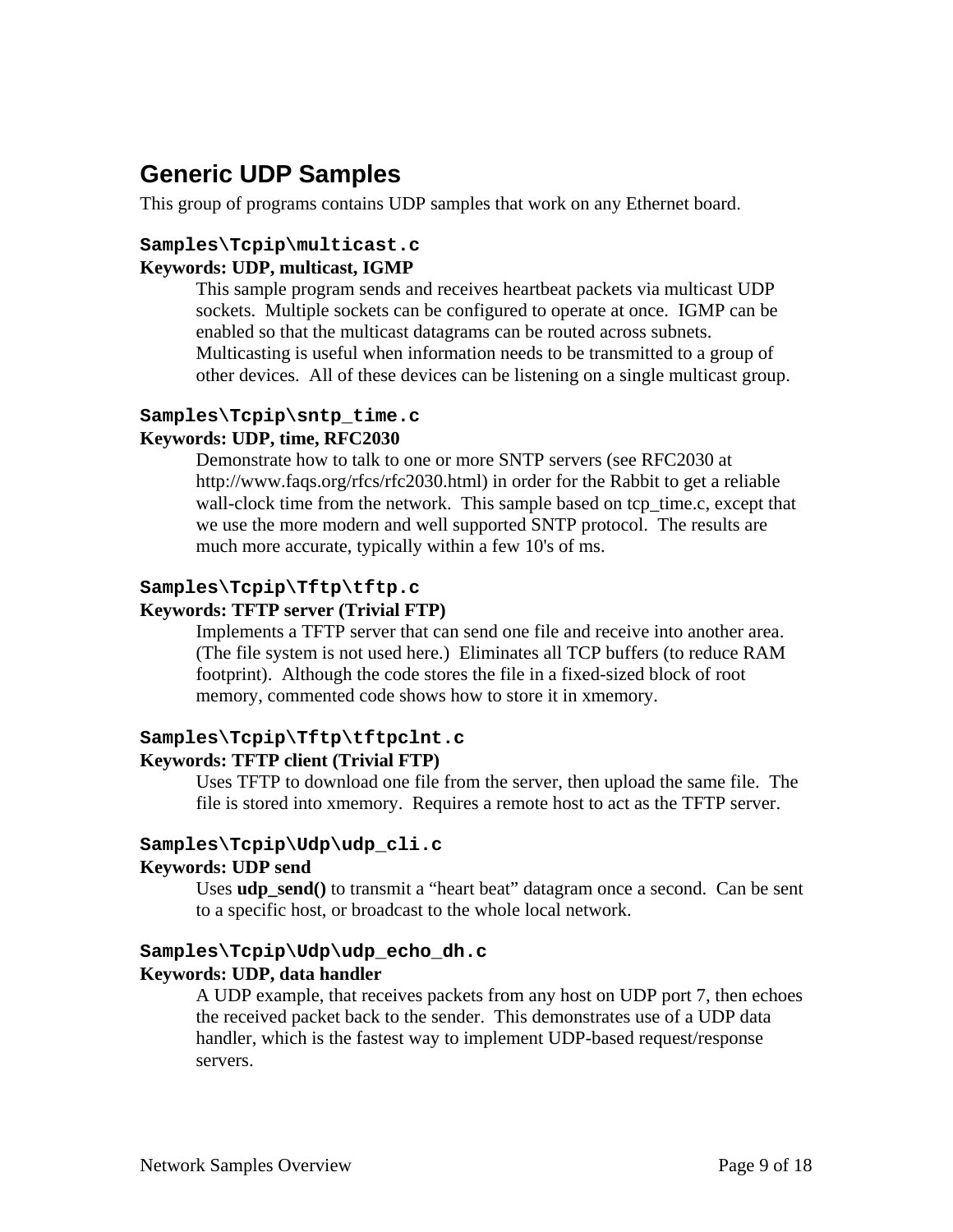#### **Samples\Tcpip\Udp\udp\_srv.c**

#### **Keywords: UDP receive**

Uses **udp** recv() to collect heartbeat datagrams. Since it doesn't use the extended UDP receive function, the first client to send a packet "sets" which host subsequent datagrams will be received from.

# **Generic Internet/ICMP Samples**

This group of programs include examples of printing the Ethernet MAC address, starting up a DHCP client, resolving a domain name using the DNS library, and the ICMP ping feature. They don't use application-level protocols such as HTTP or FTP.

#### **Samples\Tcpip\dhcp.c Keywords: DHCP, debugging**

Configures the network interface automatically via DHCP. Note that you must have a DHCP server available for this sample to work. This sample has a number of debugging and diagnostic features as well, which makes it a very good test program. For example, you can change the network configuration, ping other devices, access a web server, and display configuration information.

# **Samples\Tcpip\dhcp\_bootfile.c**

# **Keywords: DHCP, TFTP**

Configures the network interface automatically via DHCP and also downloads a bootfile via TFTP if available. This bootfile may be specified by the DHCP server.

### **Samples\Tcpip\md5\_test.c Keywords: MD5**

Simple demonstration of MD5 hashing library. MD5 takes any amount of data and produces a 16-byte hash value of it.

# **Samples\Tcpip\netrand.c**

#### **Keywords: random number generator**

Demonstrates how to use the arrival of packets to add randomness to the entropy table for a random number generator. This can improve the "randomness" of the random number generator.

# **Samples\Tcpip\virtualeth.c**

#### **Keywords: virtual Ethernet**

Demonstrates the use of virtual Ethernet interfaces. These are multiple logical interfaces on a single physical Ethernet interface. This could be used to, for instance, replace a number of network devices with a single network device. The advantage of this method is that the system that communicates with these devices would not need to have its configuration or code changed.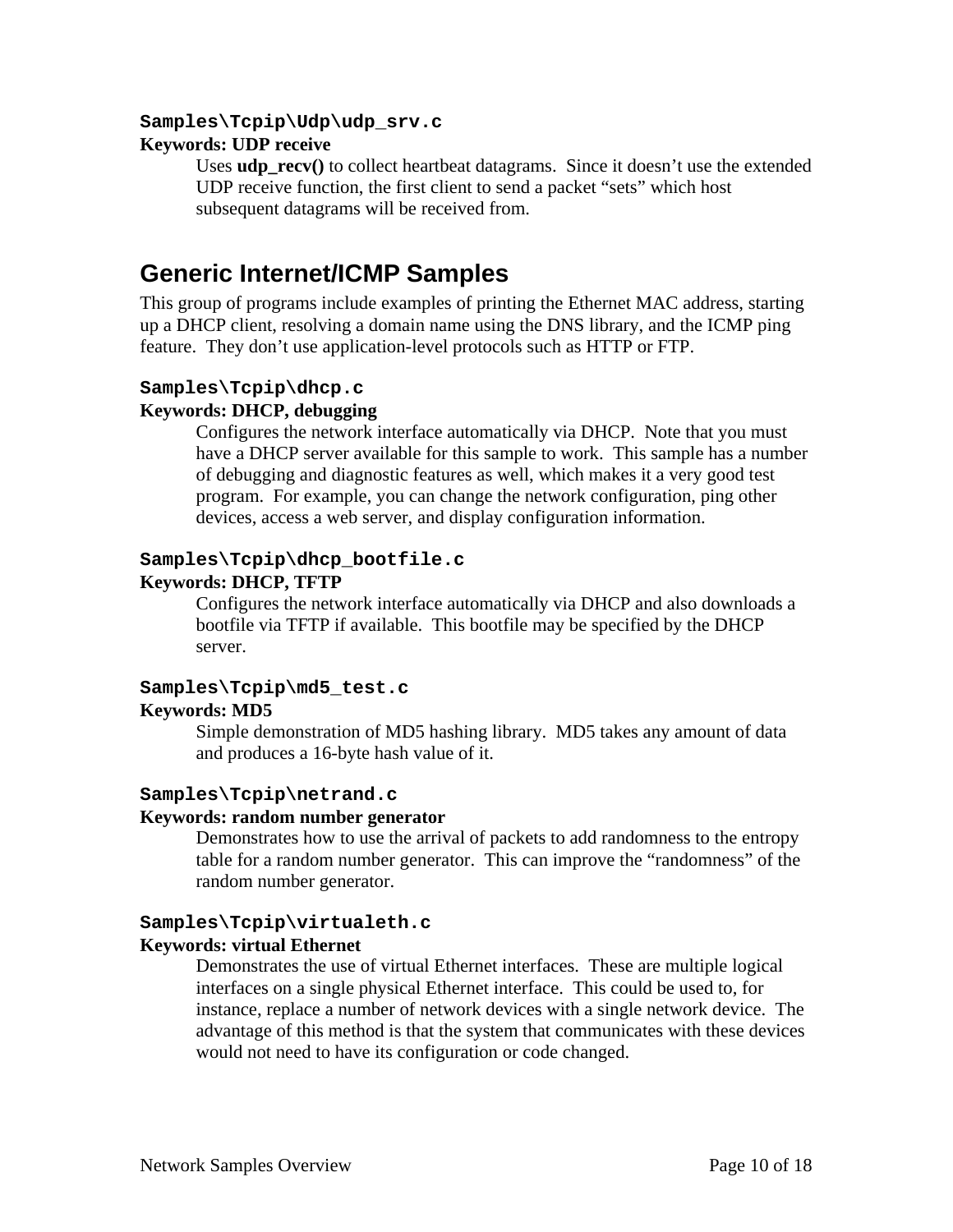#### **Samples\Tcpip\bsd\bsd.c**

#### **Keywords: getpeername(), sethostname(), setdomainname(), getsockname()**

The Rabbit TCP stack does not use the UNIX sockets API. However, it does support some of the naming function calls. This program opens a TCP port and provides information about which hosts connect to it.

#### **Samples\Tcpip\DNS\dns.c**

#### **Keywords: DNS, resolve**

Demonstration of how to look up an IP address through a DNS server. This sample uses the blocking resolve() function.

#### **Samples\Tcpip\DNS\dns2.c**

#### **Keywords: DNS, resolve**

Manually goes through of process of resolving a network name into an IP address. Uses **resolve** name check() for non-blocking operation. Uses **MY\_DOMAIN** for the default domain (for not fully qualified domain names). This function looks up multiple host names simultaneously. It is organized around a state machine, with separate state information maintained for each request.

#### **Samples\Tcpip\display\_mac.c**

#### **Keywords: MAC, Ethernet**

Displays the board's Ethernet MAC (Media Access Connection) "station" address, which is unique to the board. Uses a packet driver function to return the MAC. Rabbit uses a range of addresses; resellers might want to change it to a value inside their own range. Not the same as the IP, which can be bound to different network hardware addresses. The program then loops calling **tcp\_tick()**, so you can ping it from another computer.

# **Samples\Tcpip\ping.c**

#### **Keywords: ICMP, ping, resolve**

Uses compiled in addresses for the host and the target computer to send an ICMP ping request to. Does this once a second using **\_ping()** to handle the ICMP transmission.

#### **Samples\Tcpip\icmp\pingme.c Samples\Tcpip\icmp\pingyou.c**

#### **Keywords: ICMP, ping, resolve**

The program **pingyou.c** will send out a series of ICMP ping requests. The program **pingme.c** just sets up the TCP stack and then calls **tcp\_tick()**, which gives time to the TCP stack to handle the ping requests.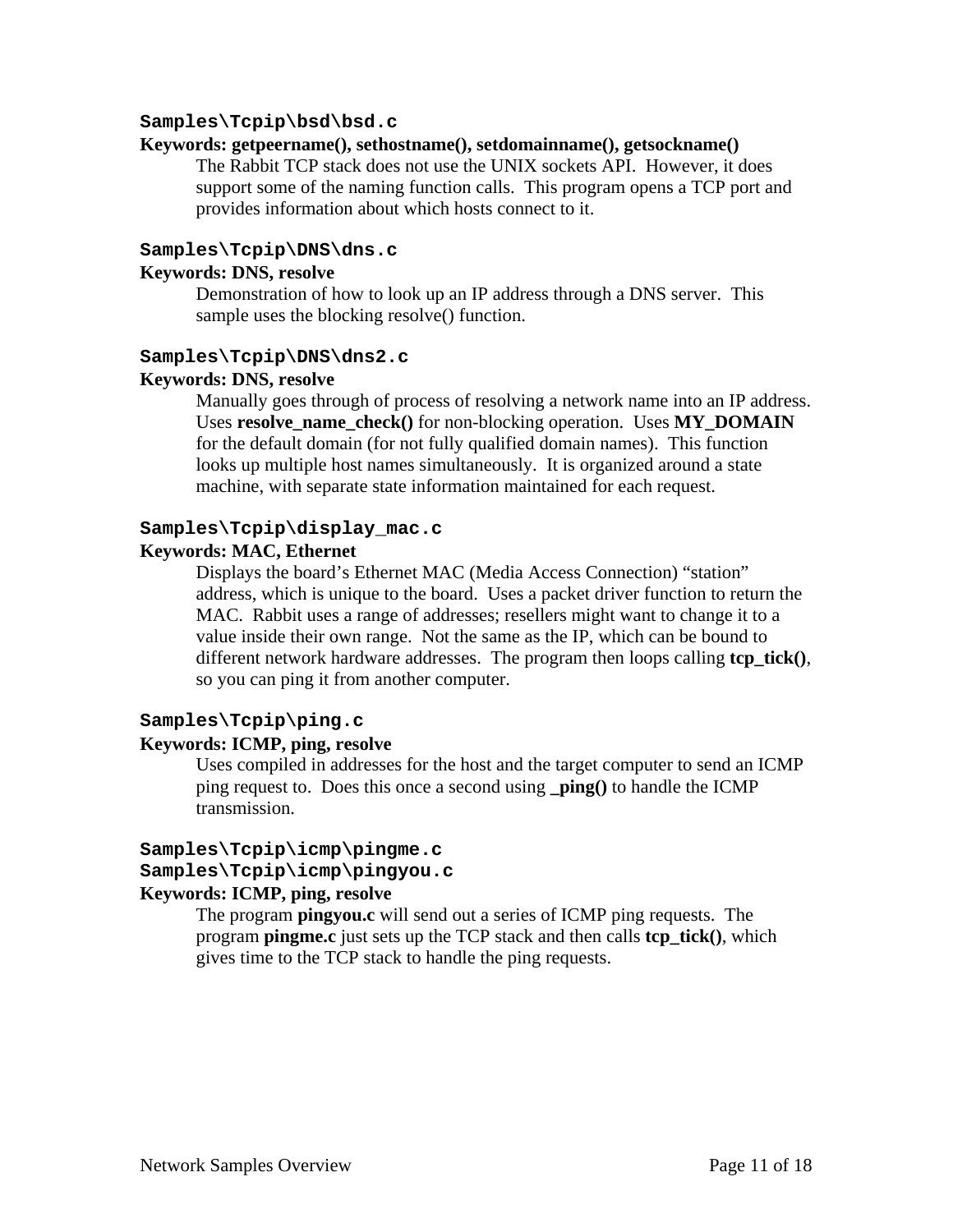# **Wi-Fi Samples**

The programs in this section have been designed for Rabbit devices with an integrated Wi-Fi networking interface. The Dynamic C TCP/IP stack works unchanged for Wi-Fi devices, but Wi-Fi does have some additional configuration compared to Ethernet. Note that almost all of the other samples in this document will also work for Wi-Fi devices.

#### **Samples\WiFi\WiFiDHCPorStatic.c**

#### **Keywords: Wi-Fi, DHCP, configuration**

This sample program demonstrates the runtime selection of a static IP configuration or DHCP. Please see the DHCP.C for a larger example of using DHCP with your application.

#### **Samples\WiFi\WiFiMultipleAPs.c**

#### **Keywords: Wi-Fi, configuration**

This code demostrates changing AP's using WEP keys. It associates the module with the first AP (AP\_0 defined below) with WEP key KEY0 (defined below). After associating, it waits for a predefined time period, and then pings the Ethernet address of the AP (AP\_ADDRESS\_0). Next, it associates with the second AP and pings its Ethernet address (AP\_1, KEY1, AP\_ADDRESS\_1). Then back to the first AP, etc.

#### **Samples\WiFi\WiFiPingYou.c**

#### **Keywords: Wi-Fi, ping, ad-hoc**

This sample program will send out a series of 'pings' to another computer on the network. This is similar to the samples\tcpip\icmp\pingyou.c sample, except it uses an ad-hoc Wi-Fi network.

#### **Samples\WiFi\WiFiScan.c**

#### **Keywords: Wi-Fi, scan**

This code demostrates how to scan Wi-Fi channels for SSID's using the ioctl WIFI\_SCAN function call. ioctl WIFI\_SCAN takes a while to complete, so it calls a callback function when it is done. The callback function is specified using an ioctl WIFI\_SCANCB function call.

#### **Samples\WiFi\WiFiScanAssociate.c**

#### **Keywords: Wi-Fi, scan, configuration**

This code demostrates how to scan Wi-Fi channels for SSID's using the ioctl WIFI\_SCAN function call. It also allows the user to choose an SSID from the scan list with which to associate. Once association has completed, then another device can ping the Wi-Fi device assuming that the other network parameters have been correctly configured.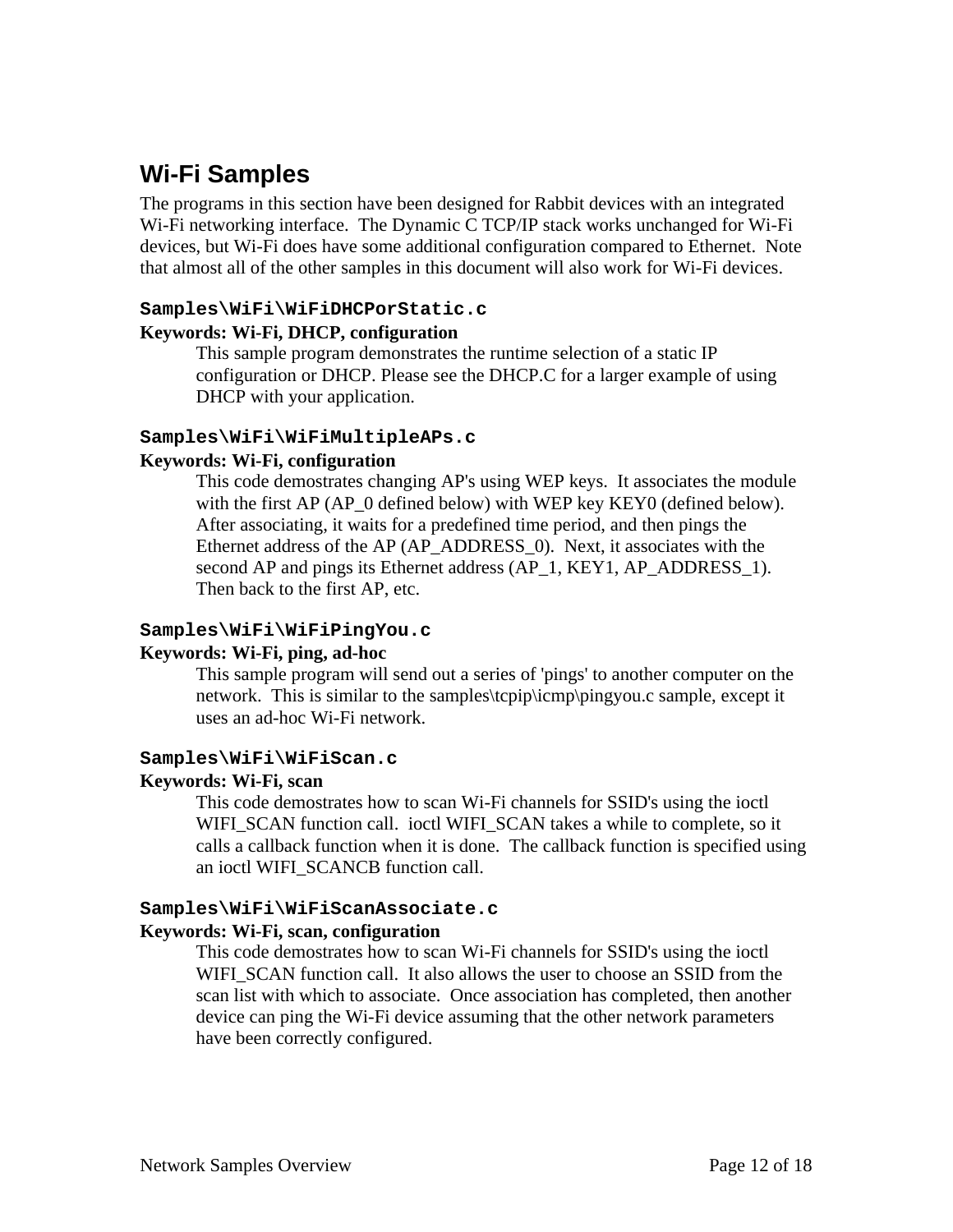#### **Samples\WiFi\Regulatory\region\_compiletime.c**

#### **Keywords: Wi-Fi, configuration, regulatory**

This program demonstrates how you can setup your Wi-Fi device at compile time to run in a given region to meet power and channel requirements.

### **Samples\WiFi\Regulatory\region\_multi\_domain.c Keywords: Wi-Fi, configuration, regulatory, 802.11d**

This program demonstrates how the multi-domain option (802.11d) can be used for configuring your device to meet regional regulations. The demo also includes doing pings, which will indicate that the Wi-Fi device has successfully received country information from your access point.

# **Samples\WiFi\Regulatory\region\_runtime\_ping.c Keywords: Wi-Fi, configuration, regulatory**

This program demonstrates how the region setting can be set at runtime for configuring the Wi-Fi device to meet regional regulations. It also shows how you can save and retrieve the region setting from non-volatile memory.

# **Point-to-Point Protocol (PPP) Samples**

These applications demonstrate PPP (and PPP over Ethernet) features. Note that PPP is a separate purchasable module.

#### **Samples\Ppp\pppoe\_test.c**

# **Keywords: PPP, PPPoE, PAP, DHCP, LCP, dynamic IP, ISP, ximport**

Connects using Point-to-point over Ethernet protocol on a serial port. Rabbit will obtain its IP address from the server. Requires setting the PAP username and password.

#### **Samples\Ppp\ppp\_answer.c**

#### **Keywords: PPP, dynamic IP, LCP, PAP, AT commands**

Waits for a phone call and explicitly answers it, then authenticates to the caller (i.e. the ISP calls the Rabbit, great for remote sensor stations). It obtains an IP address from the caller (great for remote sensor stations). While connected, the web server is available. Loops around to wait for another call.

#### **Samples\Ppp\modem\_test.c**

### **Keywords: PPP, dynamic IP, SMTP, PAP**

Dials an ISP and authenticates. Once connected, an E-mail is sent to the defined SMTP server. The "From," "To" and "Body" portions are hard-coded (compiled in). Then it hangs up. This test is repeated three times.

# **Samples\Ppp\modem\_server.c**

# **Keywords: PPP, LCP, PAP, web server**

Dials an ISP and authenticates to it. The Rabbit obtains an IP address. While connected, the web server is available.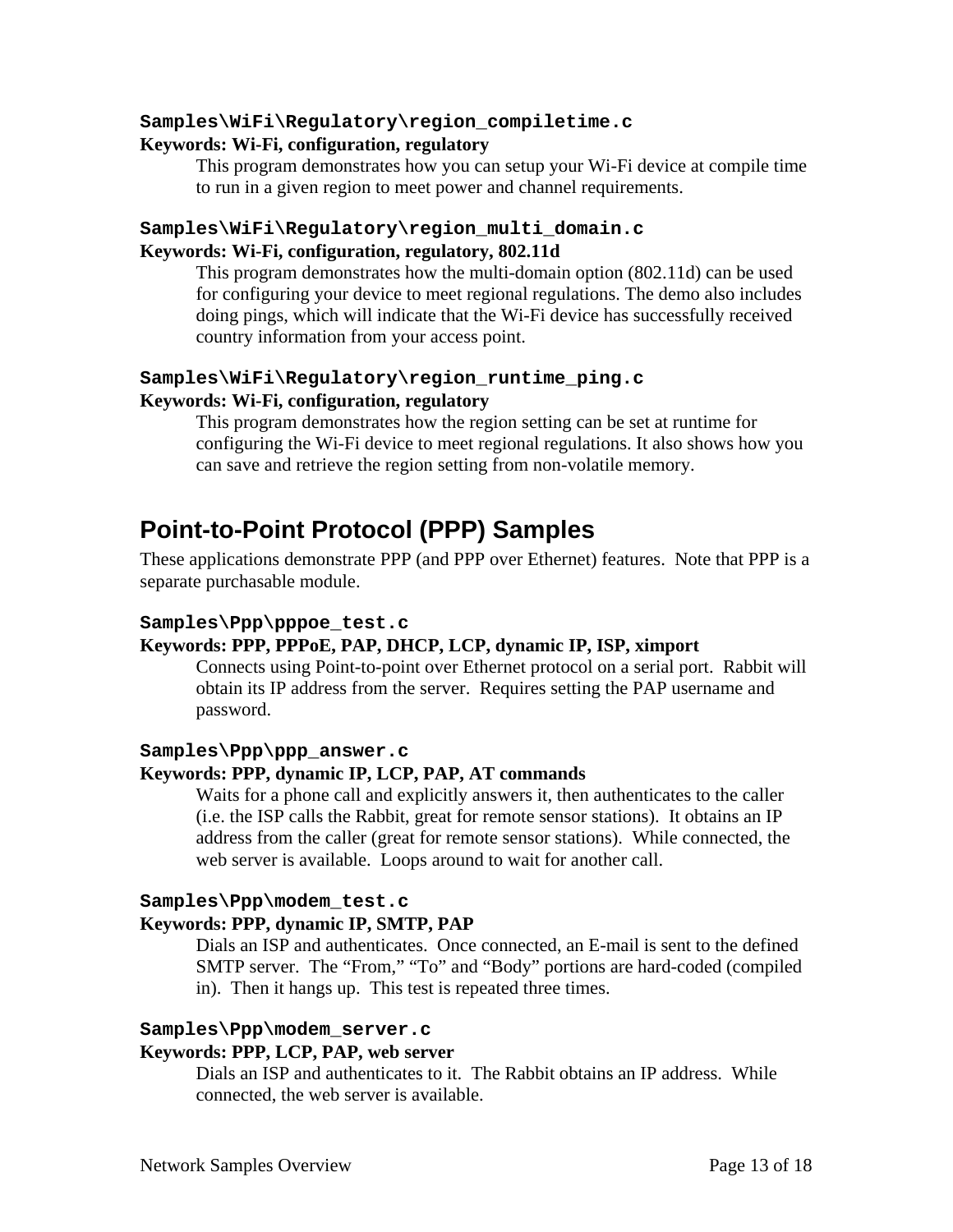#### **Samples\zconsole\pppconsole.c**

#### **Keywords: ZConsole, PPP, LCP, PAP, web server**

This sample program demonstrates the PPP configuration commands of ZCONSOLE.LIB. This sample also uses the user block for storing configuration information.

# **RabbitWeb Samples**

These programs all make use of the RabbitWeb extensions for the HTTP server library. These extensions ease the chore of creating a web interface for your device with complex error checking, error reporting, and error correction. It is particularly useful in creating configuration interfaces or monitoring interfaces. The RabbitWeb functionality is sold as a separate software module and is needed to run these samples.

#### **Samples\Tcpip\rabbitweb\arrays.c**

#### **Keywords: HTTP, RabbitWeb**

Demonstrates the use of arrays in the RabbitWeb HTTP enhancements. This sample shows how to register array variables for use in your web pages, as well as how to use them within your web pages.

#### **Samples\Tcpip\rabbitweb\auth.c**

#### **Keywords: HTTP, RabbitWeb**

Demonstrates the use of authentication features for variables in the RabbitWeb HTTP enhancements. These authentication features allow you to restrict which users can update which variables.

#### **Samples\Tcpip\rabbitweb\ethernet\_to\_serial.c Keywords: HTTP, RabbitWeb**

Uses the RabbitWeb HTTP enhancements to configure a simple Ethernet-to-serial converter. Each serial port can be associated with a specific TCP port. The Rabbit will listen on each of these TCP ports for a connection, which will then be associated with a specific serial port. Data will then be shuttled between the serial and Ethernet connections. Note that this sample can also be used for Wi-Fi interfaces to make a Wi-Fi-to-serial converter.

# **Samples\Tcpip\rabbitweb\humidity.c**

#### **Keywords: HTTP, RabbitWeb**

This is a simple RabbitWeb sample based on a humidity monitor. It demonstrates some simple #web variable registration along with the authentication features.

#### **Samples\Tcpip\rabbitweb\selection.c Keywords: HTTP, RabbitWeb**

Demonstrates the use of the selection variables feature in the RabbitWeb HTTP enhancements. Selection variables allow for easy implementation of pull-down menus in web pages.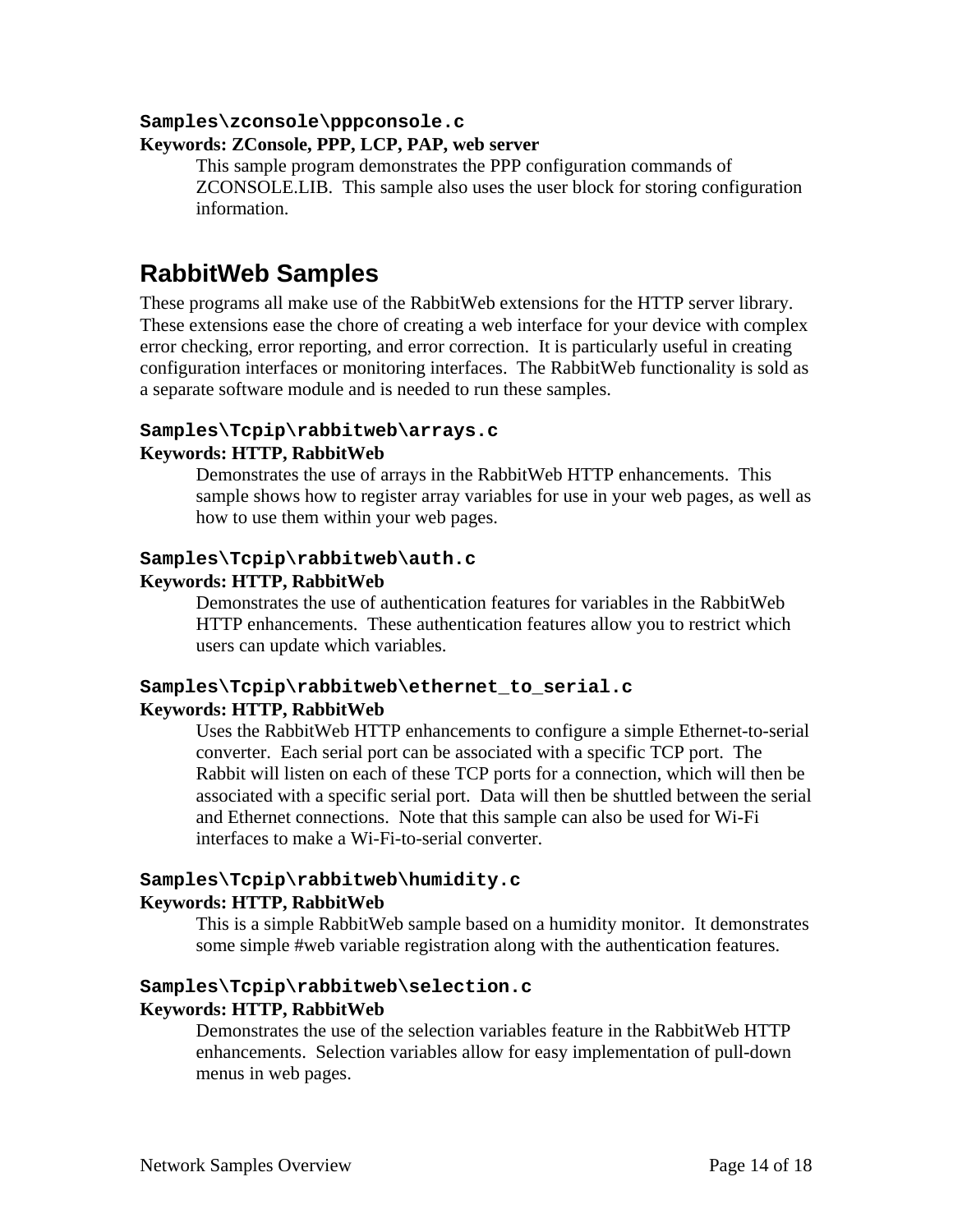#### **Samples\Tcpip\rabbitweb\structures.c**

#### **Keywords: HTTP, RabbitWeb**

Shows the use of structures in the RabbitWeb HTTP enhancements. This sample shows how to register structure variables for use in your web pages, as well as how to use them within your web pages.

#### **Samples\Tcpip\rabbitweb\updating.c Keywords: HTTP, RabbitWeb**

Demonstrates the use of the updating() feature in the RabbitWeb HTTP enhancements. This feature allows a web page to behave differently based on whether it is being loaded as a result of a user update or not. For example, this program redirects the web browser to a success page after the user has updated information in the web interface.

#### **Samples\Tcpip\rabbitweb\web.c**

#### **Keywords: HTTP, RabbitWeb**

Demonstrates the basic use of the #web registration statement in the RabbitWeb HTTP enhancements. This statement registers global variables in the C program with the web server such that ZHTML scripting tags can be used to access them.

#### **Samples\Tcpip\rabbitweb\web\_error.c**

#### **Keywords: HTTP, RabbitWeb**

Demonstrates the use of the WEB\_ERROR() feature, along with displaying these errors in web pages, in the RabbitWeb HTTP enhancements. WEB\_ERROR() can be used to display an error message specific to the error in the user input.

# **Samples\Tcpip\rabbitweb\web\_update.c**

#### **Keywords: HTTP, RabbitWeb**

Demonstrates the use of the #web\_update feature in the RabbitWeb HTTP enhancements, which allows the program to be notified when certain variables have acquired new values.

# **SNMP Samples**

This group of samples requires the SNMP (Simple Network Management Protocol) module which is available for purchase from Rabbit. The SNMP module implements SNMP version 1 and is used to manage and monitor network devices. SNMP is often used for network routers, switches, and printers. The SNMP module provides API-level access to building a MIB (Management Information Base).

#### **Samples\Tcpip\snmp\mibtest.c**

#### **Keywords: SNMP, MIB**

This demo shows only the MIB (Management Information Base) part of the SNMP suite. It allows you to interactively add and delte objects, and examine the MIB tree.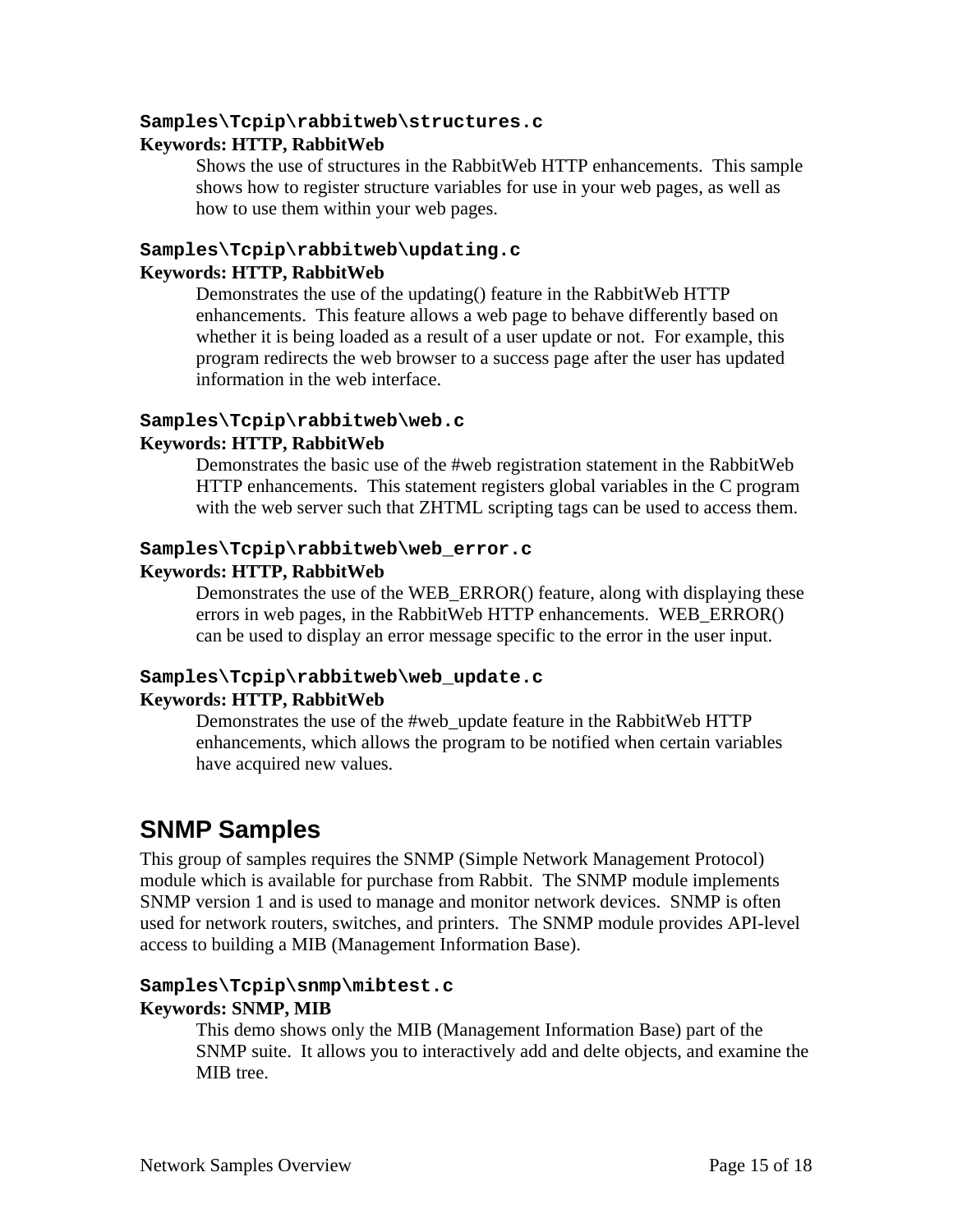#### **Samples\Tcpip\snmp\snmp1.c**

#### **Keywords: SNMP, MIB**

This sample demonstrates how to use the SNMP library. It defines a number of read-only and read-write managed variables which can be browsed and manipulated from an SNMP browser. It also demonstrates the use of SNMP traps.

# **SSL/TLS Samples**

These samples show how to use the Rabbit SSL/TLS module which is sold separately. The SSL module provides support for HTTPS, which is HTTP over SSLv3 and TLSv1 (TLS is the successor to SSL). Essentially, this means that the software provides for a secure web site where all communication between the web browser and web server is encrypted. To use these samples, you will first need to create a certificate for your web server. See the SSL module documentation as well as the SSL certificate generator utility in Utilities\SSL\_Utilities\certificate.exe.

### **Samples\Tcpip\ssl\https\ssl\_authentication.c Keywords: SSL, TLS, HTTP, HTTPS, authentication**

This sample is a modification of authentication.c (in the HTTP samples folder) to do HTTP authentication over HTTPS, secured by SSL. This sample shows how to use HTTP authentication (both basic mode and digest mode) with the HTTP (web server) library. Authentication allows restricting access to content based on username/password credentials.

# **Samples\Tcpip\ssl\https\ssl\_cgi.c Keywords: SSL, TLS, HTTP, HTTPS, CGI**

This sample is a modification of cgi.c (in the HTTP samples folder) to do HTTP authentication over HTTPS, secured by SSL. Demonstrates a CGI function with the HTTP server library. **HTTPSPEC\_FUNCTION** means a function will be creating the whole page dynamically. This program outputs a simple counter, incremented each time the CGI page is accessed. The function **http\_date\_str()** is used in the header, and **cgi\_sendstring()** sends the whole response to the browser. The counter is not referenced using SSI.

### **Samples\Tcpip\ssl\https\ssl\_form.c Keywords: SSL, TLS, HTTP, HTTPS, Forms, SSPEC**

This sample is a modification of form1.c (in the HTTP samples folder) to do HTTP authentication over HTTPS, secured by SSL. Demonstrates dynamically building adding pages to the HTTP server. These pages have forms with two dependent variables. Software validates this, and rejects incorrect values. See the RabbitWeb software module for a better way to solve this problem.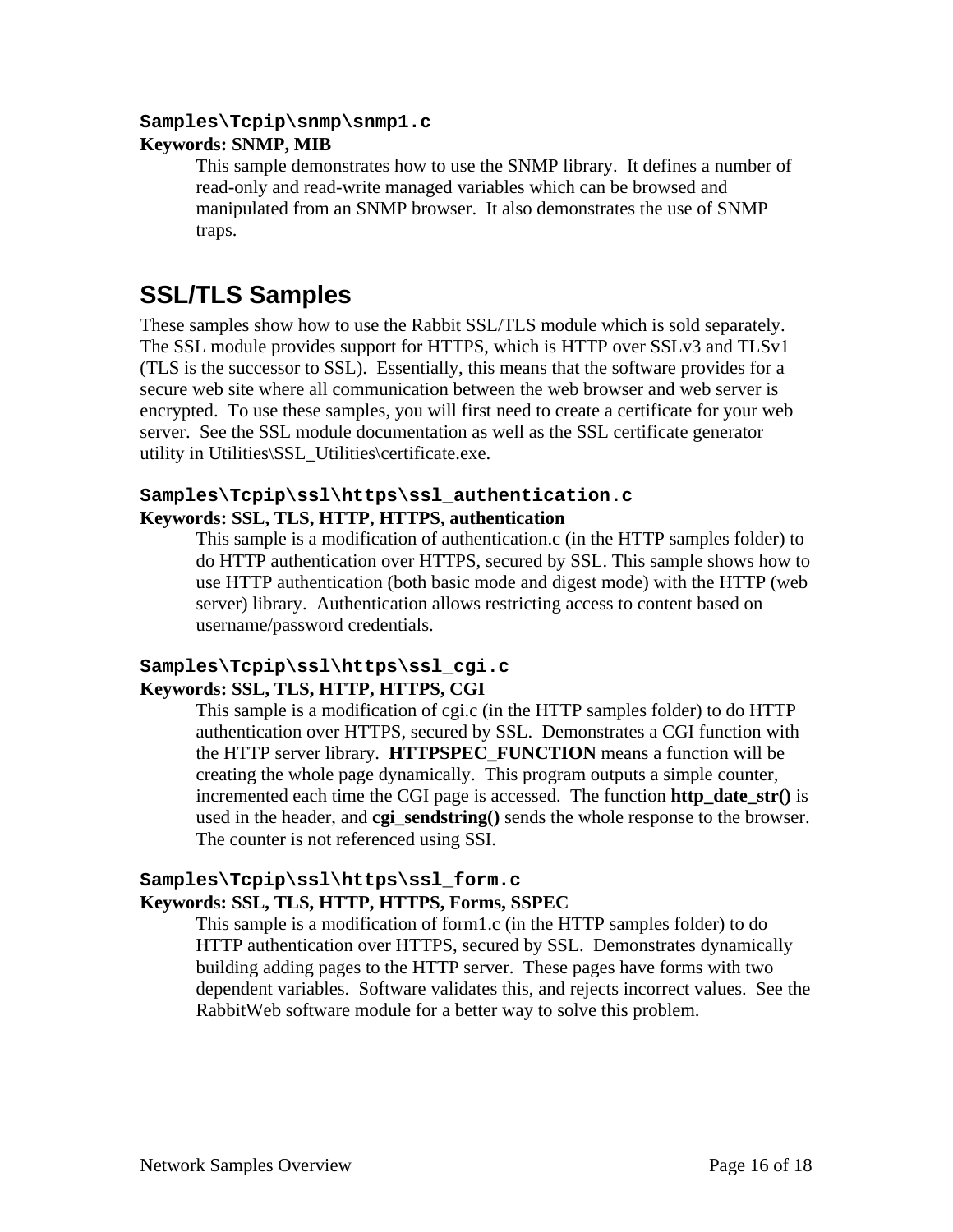#### **Samples\Tcpip\ssl\https\ssl\_ssi.c**

#### **Keywords: SSL, TLS, HTTP, HTTPS, dynamic web page, SSI**

This sample is a modification of ssi.c (in the HTTP samples folder) to do HTTP authentication over HTTPS, secured by SSL. Uses SSI (server-side includes) to display the state of four virtual lights. After the user hits a (web page) button, the form submits to update the LED states. This program simulates the LED's. See your device's user manual for a program that can change actual LED's on your device.

#### **Samples\Tcpip\ssl\https\ssl\_static.c Keywords: SSL, TLS, HTTP, HTTPS, static web page**

This sample is a modification of static.c (in the HTTP samples folder) to do HTTP authentication over HTTPS, secured by SSL. A very basic web server example with static pages. This program completely initializes the library, outputting a basic static web page. Contains lots of comments explaining the defines and settings.

### **Samples\Tcpip\ssl\https\ssl\_zimport.c Keywords: SSL, TLS, HTTP, HTTPS, zimport**

This sample is a modification of zimport.c (in the HTTP samples folder) to do HTTP authentication over HTTPS, secured by SSL. This program uses the ZIMPORT.LIB library to compress web pages that are served by the HTTP server. It demonstrates a couple of different ways in which compressed files can be used with the HTTP server.

# **µC/OS II Samples**

This group of programs are  $\mu$ C/OS-II samples. Be aware that a 2K byte stack is required for the single thread that makes calls to the network libraries.

#### **Samples\Tcpip\Ucos\ucos2.c**

#### **Keywords: TCP, uCOS, telnet, serial**

A sample data-gathering application that combines a task reading from the serial port with another task to report this data to the user over the network, with associated local messaging and processing. Using µC/OS tasks, creates a reader and a writer task. One side controls a serial port, and the other works with a TCP socket. Data is forwarded and read from the other side. A semaphore regulates access to shared data (i.e. the buffers between the two tasks). Currently, at most one task can call any socket functions, and that task's stack must be at least 2K in size.